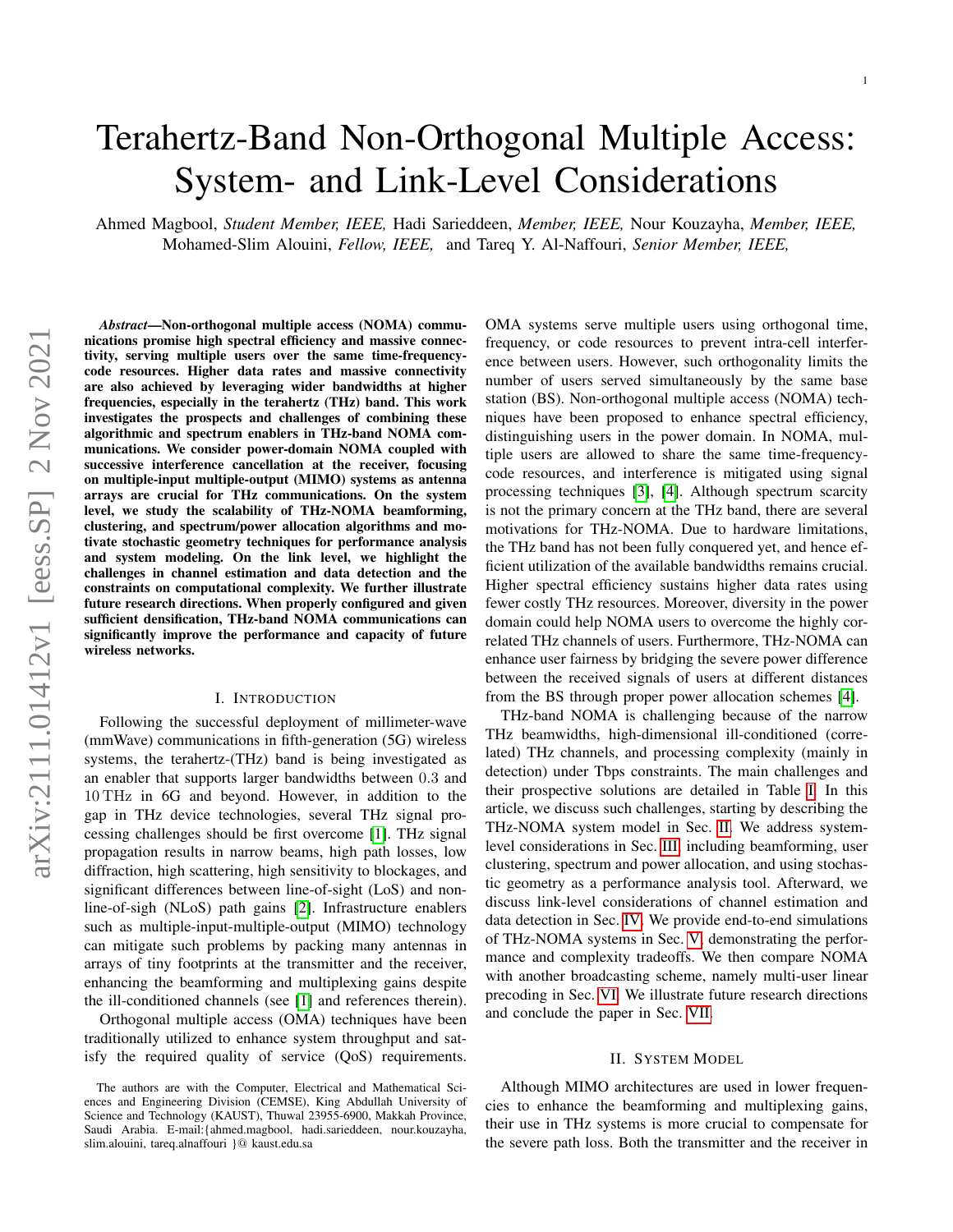| Challenge                                | Example                                                                                                                                                                                           | Mitigation strategies / opportunities                                                                                                                            |
|------------------------------------------|---------------------------------------------------------------------------------------------------------------------------------------------------------------------------------------------------|------------------------------------------------------------------------------------------------------------------------------------------------------------------|
| Narrow THz beamwidths                    | For a 25 dBi sub-array gain, the azimuth and eleva-<br>tion angular spreads do not exceed $11.42^{\circ}$ [2]                                                                                     | Beamwidth control - multi-beamforming                                                                                                                            |
| User fairness                            | A user at 5 m distance from the transmitter experi-<br>ences 14 dB more path loss than another user at 1 m<br>(according to the free space model)                                                 | Proper user clustering and power and spec-<br>trum allocation                                                                                                    |
| High-dimensional<br>channels             | It is typical to transmit 64 data streams over 64<br>SAs at both the transmitter and the receiver, with<br>16 antenna elements per SA to achieve a channel<br>gain of $0.0163$ for a user at $5m$ | Computationally efficient system-level and<br>link-level signal processing algorithms                                                                            |
| Low-rank channels                        | Channels in the true THz range are of rank $\sim 1$                                                                                                                                               | Leveraging sparsity in the spatial domain<br>to reduce the complexity of baseband algo-<br>rithms (fast channel updates; exploiting the<br>spherical wave model) |
| High channel correlation<br>across users | Users at distances of $1 \text{ m}$ and $5 \text{ m}$ form the trans-<br>mitter and $20^{\circ}$ elevation and angular spreads have<br>channels with a correlation coefficient of 0.97            | Reducing baseband complexity by eliminat-<br>ing redundant computations across users                                                                             |
| Terabit per second (Tbps)<br>detection   | At existing circuit clock speeds, $\sim$ 1000 bits need to<br>be processed per clock cycle to achieve a Tbps [4]                                                                                  | Computationally efficient SIC data detectors<br>and decoders                                                                                                     |

<span id="page-1-0"></span>TABLE I: Main THz-band NOMA challenges and mitigation strategies (Numbers from TeraMIMO channel simulator [\[2\]](#page-7-0); carrier frequency of 300 GHz).

a THz system employ a large number of antennas, typically organized in an array-of-subarray (AoSA) architecture; each subarray (SA) transmits one information symbol, and multiplexing is enabled over different SAs [\[1\]](#page-6-0). Thanks to the tiny wavelengths of THz waves, such multiple-antenna designs can be realized in small device footprints.

The first step of THz-NOMA is clustering users into groups that share communication resources, which is very challenging given the narrow width of the THz beams. Each user cluster is typically served by a single THz beam in beamdivision multiple access (BDMA), as illustrated in Fig. [1](#page-2-0) [\[3\]](#page-7-1). However, only a small number of users can be served within a single NOMA group because user interference severely degrades the quality of decoded signals and causes a nonnegligible delay in successive interference cancellation (SIC). Alternatively, users per beam can be further divided into subclusters (groups), where orthogonal group resources avoid inter-group interference (i.e., OMA between groups and NOMA within a group).

The second step of NOMA is power allocation. For simplicity of illustration, we consider two-user NOMA groups served by a BS over the same time-frequency-code resources. Superposition coding combines the users' signals before transmission, assigning a higher power level to the user with worse channel conditions. Because THz channels are LoSdominant and subject to a severe path loss, the distance between users and the BS dictates to a great extent the channel condition.

The third step of NOMA is successive interference cancellation (SIC) at the receiver side. Since the weak user (of worse channel conditions) is assigned higher power, its component in the received signal is more significant; it can directly decode its signal, treating the other user's signal as noise. The strong user, on the other hand, first decodes the weak user's signal, treating its own signal as noise, and then applies SIC to remove the interfering signal and decode its own signal.

The benefits of THz-NOMA can only be fully realized

following optimizations and efficient signal processing at both the system and link levels. We address the corresponding system- and link-level prospects and challenges in Sections [III](#page-1-1) and [IV,](#page-4-0) respectively.

#### III. SYSTEM-LEVEL CONSIDERATIONS

<span id="page-1-1"></span>At the system level, we consider multi-user beamforming, NOMA user clustering, spectrum and power allocation, and motivate the use of stochastic geometry as a performance analysis technique.

#### *A. Beamforming*

THz-NOMA beamforming aims at forming multiple beams of proper direction and width to serve multiple users. The half-power elevation and azimuth beam angles are inversely proportional to the SA beamforming gain [\[2\]](#page-7-0), as illustrated in Fig. [2.](#page-2-1) For example, a beam with elevation and azimuth angular spreads of 27° can have a SA gain of 17.3 dBi, which is usually not sufficient for medium-distance communications  $[2]$ . The probability of serving k uniformly distributed users (polar uniform distribution) in an angular spread of  $27^{\circ}$  is small (0.02 for  $k=2$ ; so an average of 100 users are required to serve two users per beam). Such observations raise concerns about the practicality of NOMA at highfrequency bands.

Beamwidth control techniques [\[5\]](#page-7-3) can increase the probability of serving multiple users by widening the main lobe (e.g., beam 7 in Fig. [1\)](#page-2-0), for example. THz-band ultramassive MIMO (UM-MIMO) beamwidth control should achieve a trade-off between complexity and performance. Simple solutions such as conventional beamforming (CBF), where the number of active antennas is reduced to widen the analog beamwidth with constant modulus phased sifters (PSs), are favorable due to their low complexity. However, such schemes lack the flexibility to change beamwidths with user activities and densities. More computationally complex optimization-based beamwidth control methods can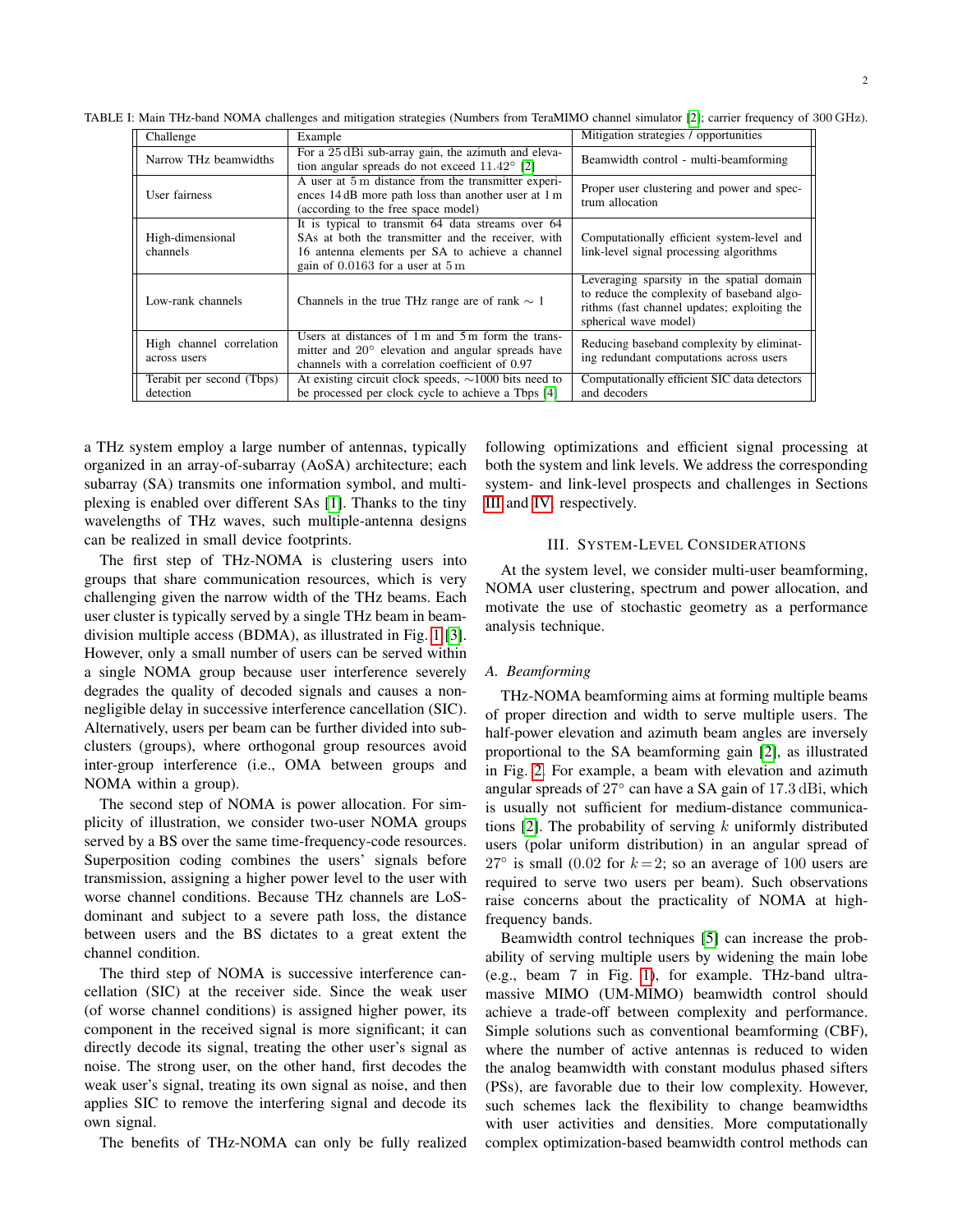<span id="page-2-0"></span>

Fig. 1: NOMA systems with uniform beamforming, beamwidth control, and multi-beamforming.

<span id="page-2-1"></span>

Fig. 2: Heat map of the subarray gain in dBi as a function of the azimuth and elevation angular spreads.

maximize the worst-user system sum rate (max-min fairness (MMF)). Furthermore, multi-beamforming methods can steer a beam generated from one radio-frequency (RF) chain to serve angularly distant users (e.g., beam 6 in Fig. [1\)](#page-2-0) [\[6\]](#page-7-4). However, multi-beamforming reduces the SA gain as the transmit power will be split into different physical directions.

There are a number of THz-NOMA beamforming solutions in the literature. Simple approaches such as uniform beamforming minimize system energy consumption but are not efficient solutions at low user densities as energy can be wasted forming beams in no-user directions. A more advanced solution in [\[7\]](#page-7-5) first clusters users and then forms beams with appropriate directions and widths that suit the NOMA groups. In particular, the beamforming problem is jointly optimized with power and bandwidth allocation following user clustering to maximize system throughput.

## <span id="page-2-2"></span>*B. User Clustering*

Clustering is the task of distributing users into small groups in which NOMA is applied. Although BDMA mitigates interbeam interference, the interference between different groups within the same beam should still be avoided, perhaps using OMA techniques. A basic user-pairing approach is based on the corresponding user channel conditions, where weak users are typically paired with strong ones. If the LoS is blocked, the corresponding user is directly classified as weak as the difference between THz LoS and NLoS components is significant. Otherwise, users are classified based on their distances from the BS. So users inside a circle of radius  $r$ (smaller than cell radius) are strong users and the remaining ones are considered weak. Distance-based user distinction is particularly plausible at THz frequencies due to severe path losses.

Similar-distance grouping (SDG) [\[7\]](#page-7-5) is another candidate scheme for THz-NOMA clustering. In SDG, users are clustered according to their distances from the BS; the nearest two users form the first group, the second nearest the second group, etc. As opposed to strong-weak user pairing, SDG pairs a strong user with another strong user and vice versa. Consequently, spectrum allocation can be facilitated, where weak-user groups get assigned sub-bands suffering from less path loss (more details in the next subsection).

Clustering can be updated rather than performed from scratch every time by utilizing proper clustering update algorithms. By doing so, an optimization-based clustering technique can be solved to determine the initial association of the users and then a clustering update technique can be invoked based on the users' mobility without the need to solve the optimization problem again. Unsupervised and supervised machine-learning and reinforcement learning tools can also be used to cluster users based on features such as geographical location and channel condition to indicate the best user clustering policy.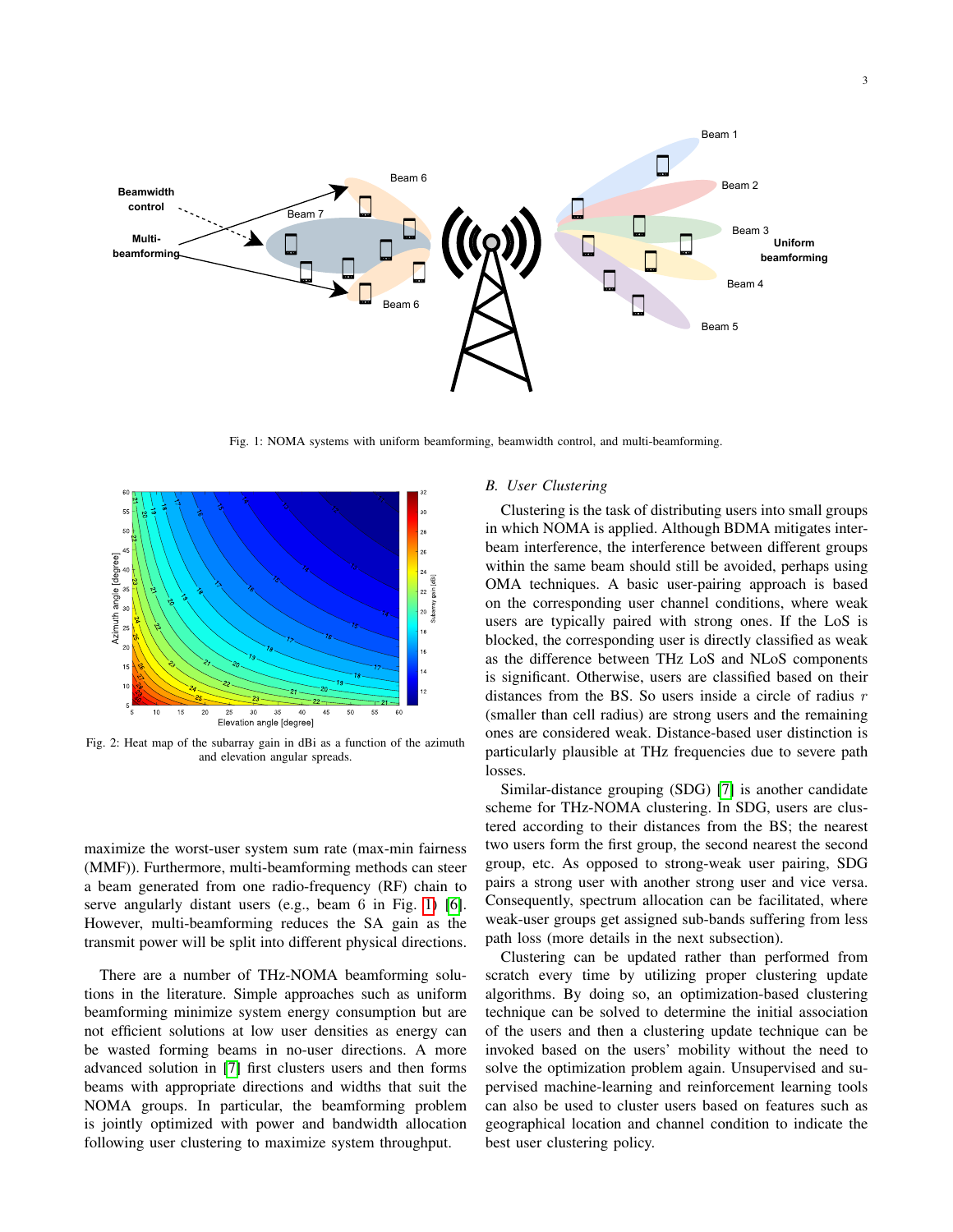## *C. Spectrum Allocation*

Spectrum allocation is the problem of assigning carrier frequencies to NOMA groups. Frequency-based OMA techniques such as orthogonal frequency-division multiple access (OFDMA) can still be used to distinguish NOMA groups within a beam. However, due to THz-band high frequencyselectivity, hardware constraints and molecular absorption, THz path losses are more severe at particular sub-bands that need to be avoided. The available bandwidth is thus divided into smaller transmission windows, the centers of which enjoy less path loss than the sides [\[8\]](#page-7-6). For instance, a total bandwidth of 45 GHz is available for transmission at a central frequency of 300 GHz (transmission window from 227.5 to 322.5 GHz) [\[8\]](#page-7-6). Efficient THz carrier frequency assignment in OMA can leverage this property to allocate window centers to faraway users and window sides to closer users in a distance-aware multi-carrier (DAMC) approach [\[8\]](#page-7-6). The same concept can be applied to NOMA by allocating each NOMA group a sub-band at the transmission window center or side, depending on the distance from the BS. To this end, a group distance metric needs to be defined, the center of mass of user distances in a group, for example. The distinction between the group distances is more clear if users are clustered using the SDG scheme described in Sec. [III-B.](#page-2-2)

## *D. Power Allocation*

Power allocation is the process of determining the power to be assigned for each NOMA user, with the objective of maximizing sum rate, energy efficiency, or system fairness. In an AoSA architecture, power allocation can be expressed in terms of power assigned per transmitting SA, accounting for antenna and beamforming gains (per SA). Conventional power allocation techniques are constant or optimizationbased. Intuitively, users with worse channel conditions should be assigned higher power levels for fairness, and low complexity assignments (without the need for solving complex optimizations) are favored. For example, users can be ordered based on their channel conditions; the user with the worst condition gets assigned a certain power, the second weak user a fraction of that power; and continue this way while observing the maximum transmit power constraint [\[9\]](#page-7-7). In optimization-based solutions, power allocation can be coupled with beamforming and user pairing. However, solving such global optimizations is computationally complex, especially using iterative algorithms. Besides, such optimizations are usually non-convex, and a global solution is not guaranteed.

As an illustration, consider a NOMA group with three users at distances 1, 1.2, and 7 m from the BS; assume a transmit power budget of 20 mW and a power fraction of 0.5. The power allocated to the furthest, middle, and nearest user is 11.43, 5.71, and 2.86W, respectively, which results in a receive power of  $-88$ ,  $-76$  and  $-77.4$  dBm according to the free space model. This approach clearly lacks fairness, which can be enhanced by linking power allocation to user channel gains, as in fractional transmit power allocation (FTPA) [\[9\]](#page-7-7), for example. Applying FTPA to our example, with the assumption that the channel gain is inversely proportional to the square of the distance from a BS, the power distribution becomes 19, 0.6, and 0.4 mW for the furthest, middle, and nearest user, respectively. This will result in a received power of around −86 dBm for all users.

## *E. Stochastic Geometry for THz-NOMA*

Stochastic geometry (SG) can be used as a powerful model-driven tool that provides a mathematical framework to capture the properties of THz networks and quantify the benefits of THz-NOMA. Several research works have leveraged SG for the performance analysis of power-domain NOMA networks operating on sub-6 GHz and mmWave frequency bands [\[10\]](#page-7-8). However, there is still a gap in the literature in extending the available models to account for specific characteristics of THz-NOMA. In the SG analysis of multi-cell NOMA systems, clustering algorithms that capture the users to be simultaneously served in the same resource block should be clearly defined. This is important because the distances between the users and the serving BS within a NOMA group are dependent on the adopted clustering technique [\[11\]](#page-7-9). A more general setup is also considered by modeling the users as a Poisson cluster process (PCP). The beamforming technique and the narrow beamwidth will affect user clustering and hence the distance distributions of the serving and the interfering BSs. The accuracy of the SIC process at the receiver should also be taken into consideration, which can be modeled by introducing a fraction between 0 and 1 in the SINR expression (for more details, see [\[10\]](#page-7-8) and the references therein).

In addition to previous modeling choices, several modifications should be applied to conventional SG frameworks to account for THz-specific characteristics in THz-NOMA networks. Typically: 1) THz antennas should be modeled as directional antennas. 2) 3D modeling of THz networks is mandatory as it accounts for the effect of vertical heights. While it may be acceptable to ignore the heights in sub-6 GHz networks as they enjoy large communication distances, such an assumption is inaccurate for dense THz networks with limited communication ranges. This will require the use of 3D directional antenna models such as the 3D pyramidal-plus-sphere-sectored antenna model [\[10\]](#page-7-8), [\[12\]](#page-7-10) at THz systems. 3) The impact of blockages can be captured by a LoS/NLoS probabilistic model that identifies each link's condition based on the link length and the propagation environment. In THz systems, blocking LoS paths is mainly due to attributes such as dynamic self-blockage and human blockage and static blockages like buildings in outdoor environments and walls or furniture in indoor environments [\[10\]](#page-7-8), [\[12\]](#page-7-10) 4) Since THz beams are usually narrow and as THz communication is more sensitive to blockages compared to sub-6 GHz, the small scale fading can be ignored in the anal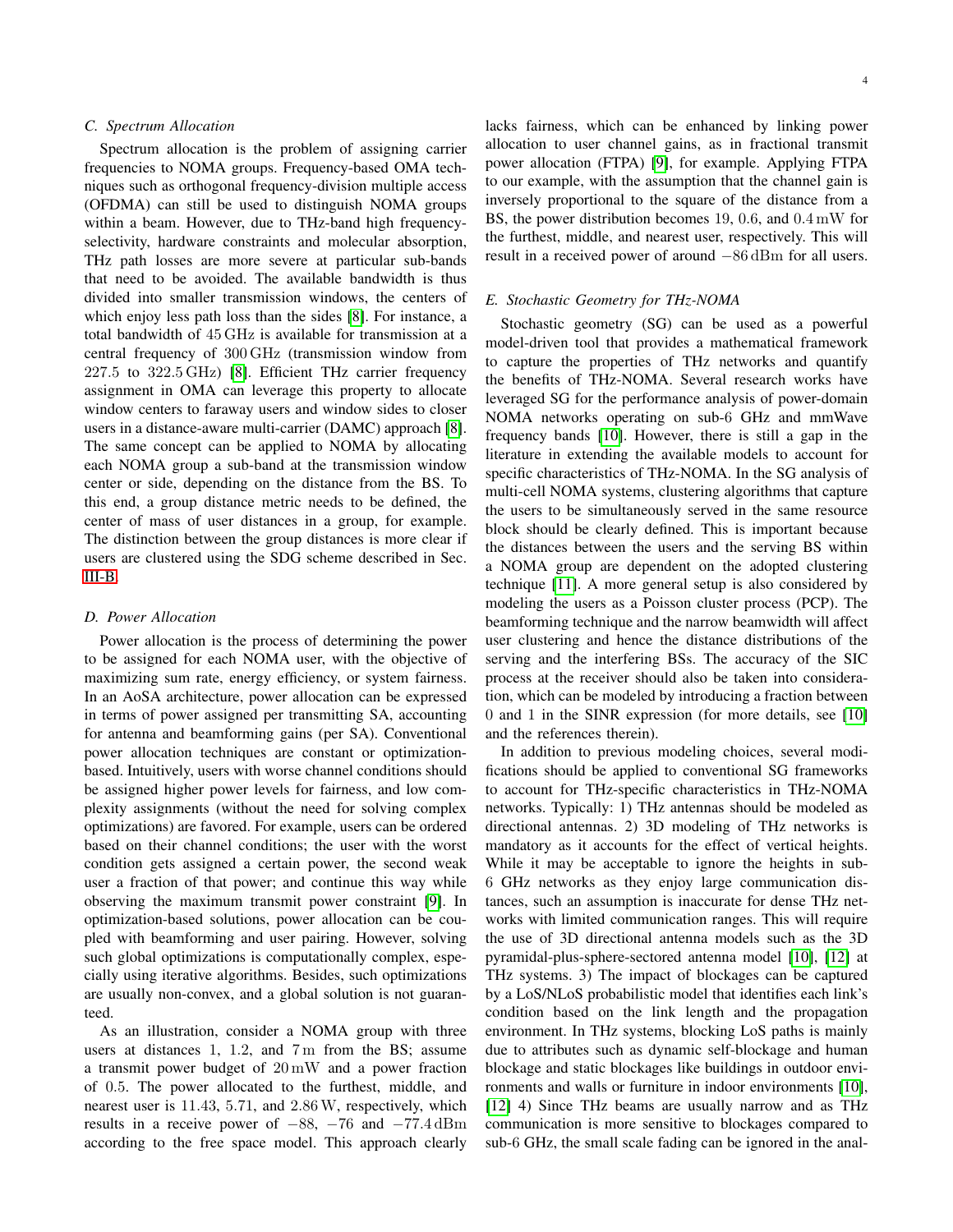ysis of THz networks. 5) As opposed to lower frequencies, THz communication is affected by water molecules in the environment. To account for this, the THz propagation model is a frequency-dependent exponential function that highlights the effect of both molecular absorption loss and spreading loss [\[10\]](#page-7-8), [\[12\]](#page-7-10). 6) Finally, SG needs to account for thermal noise as well as molecular absorption noise caused by the re-radiation of the absorbed signal energy.

## IV. LINK-LEVEL CONSIDERATIONS

<span id="page-4-0"></span>At the link level, we need to consider the problems of efficient channel estimation and data detection.

#### *A. Channel Estimation*

Channel state information (CSI) is required at the transmitter for beamforming, user pairing, and power allocation, and at the receiver for SIC and symbol decoding. Imperfect channel estimation causes power allocation ambiguity which reduces the NOMA sum rate. It is essential to investigate the effect of channel mismatch caused by THz propagation characteristics such as beam squint and spherical wave propagation. Due to the large number of antennas at both the transmitter and receiver, computationally efficient channel estimation solutions are crucial [\[2\]](#page-7-0).

THz signal propagation models should also account for some widely ignored characteristics at lower frequency bands. For instance, spherical wave propagation (SWP) models should replace plane wave approximations that are inaccurate at THz frequencies and may lead to channel estimation errors in massive MIMO systems. In particular, hybrid spherical- and planar-wave channel modeling solutions are found to be sufficiently accurate and less complex than fully spherical wave models [\[13\]](#page-7-11). Similarly, the beam squint effect, caused by frequency-independent steering vectors in wideband massive MIMO THz beamforming, should be accounted for [\[14\]](#page-7-12); ignoring such frequency dependency results in signals being steered into unintended physical directions.

When accounted for, beam squint and SWP can result in enhanced THz-NOMA system performance. For instance, the beam squint effect can be exploited to serve more users as beams are split in different directions (a concept similar to multi-beamforming). Moreover, the SWP model can better distinguish the channels of different users as it reduces the correlation between these channels (i.e., SWP introduces more degrees of freedom). Such characteristics are useful when modeled carefully and integrated into the system model.

In addition, despite being problematic for NOMA, the high correlation between user channels can be leveraged to reduce channel estimation complexity significantly. For example, instead of estimating the CSI for every user independently, minimal channel estimation updates on a specific CSI instance based on geometry information can construct the channels of the neighboring users. The computational complexity of the channel estimation process can be reduced using multiple methods. In general, the low-rank LoSdominated THz channels can convert the channel estimation problem into a sparse recovery problem in the angle domain. Since THz channels have usually low ranks, the single-inputsingle-output (SISO) channel can be estimated between one transmitting and one receiving SA and appropriate tuning is performed to find the other entries of the channel matrix. Furthermore, channel update algorithms can be utilized to expand the channel estimated in one spatial, temporal or spectral domain to others.

## *B. Data Detection*

While channel coding and decoding account for most of the computational cost in the THz baseband, a proper design of data detectors can significantly reduce the complexity of THz UM-MIMO systems. When deciding on the detector of choice, it is important to note the constraints on the processing capabilities towards achieving the promised Tbps data rates. With a few GHz clock speeds, baseband processing should be executed at a rate of at least 1000 bits per clock cycle to achieve Tbps. Existing THz transceivers are not yet capable of supporting such rates. On top of detection constraints in conventional THz systems, SIC in NOMA at least doubles (in two-user NOMA) the resources required to decode signals; strong users have to detect both their symbols and those of the weak users, all while satisfying the Tbps constraint of THz communications. Due to the corresponding SIC delay, having more than two users in a THz-NOMA group is impractical.

The maximum-likelihood (ML) detector is optimal but is incapable of meeting the Tbps constraint because of its computational complexity (exponential increase with MIMO dimension). Furthermore, unlike conventional lowfrequency massive MIMO systems, the high-dimensional (doubly-massive) ill-conditioned THz channels make linear detectors such as zero-forcing inefficient (suffering from performance loss caused by inverting low-rank channel matrices). THz MIMO systems thus require more sophisticated, yet low-complexity non-linear detectors such as nulling-andcancellation (NC), chase detectors, and the layered orthogonal lattice detector (LORD), all of which are realizations of subspace detectors [\[4\]](#page-7-2). These detectors can be employed to puncture the channel and force certain structures to help in the data detection. In particular, subspace decompositions can provide sufficient parallelizability in the detector and SIC NOMA stages to achieve the Tbps complexity and memory requirements [\[4\]](#page-7-2). In near-static THz scenarios where the channel is flat, preprocessing matrix decompositions can be retained across multiple frames, further reducing complexity. Moreover, even under slight channel variations, matrix decompositions can be updated without recomputing them from scratch.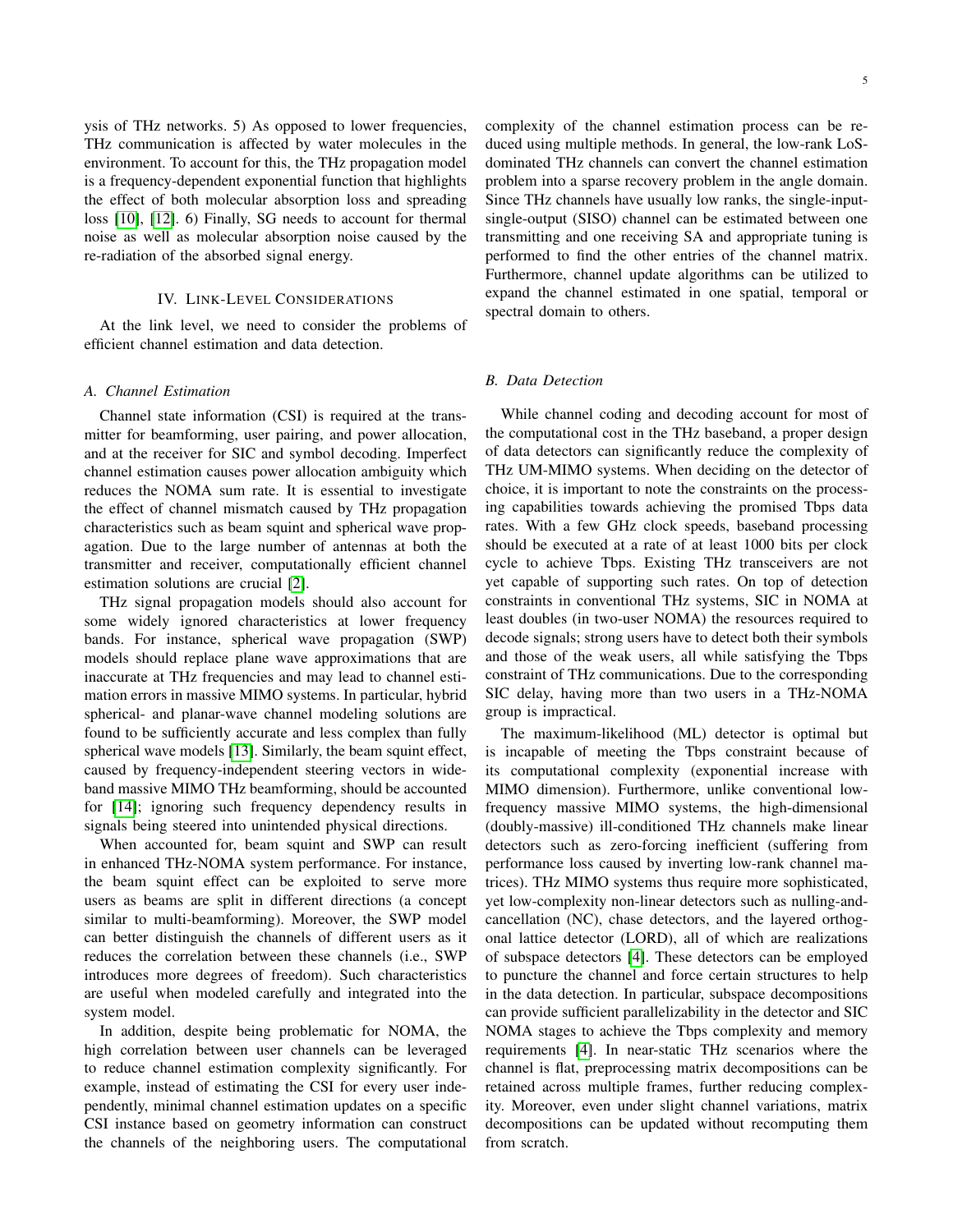<span id="page-5-2"></span>

Fig. 3: Fairness factor for NOMA and OMA systems with 20 and 50 users.

#### V. SIMULATIONS AND DISCUSSION

<span id="page-5-0"></span>In this section, we provide end-to-end simulations of THz-NOMA systems addressing system-level and link-level considerations.

#### *A. System-Level Simulation*

We consider  $n$  users randomly and uniformly distributed inside a 2-D circular cell of radius 10 m. The SA beamforming gain is set to 16.61dBi, which results in beams with halfpower azimuth and elevation angles of 30°. The transmission window is centered at 300 GHz with a total bandwidth of 10 GHz. We adopt uniform beamforming, so 12 beams are needed to cover the cell.

At the system level, we compare three THz-NOMA baselines: (1) distance-based clustering and power allocation [\[4\]](#page-7-2), (2) exhaustive-search-based user clustering and power allocation that maximizes user fairness per beam, and (3) THz-OMA with frequency-division-multiple-access (FDMA). Each NOMA group is assigned 1 GHz; each OMA user is allocated 1 GHz. The channels are generated using the TeraMIMO channel simulator [\[2\]](#page-7-0); four transmitting and receiving SAs; 64 antennas per SA; carrier frequency of 300 GHz. Although the channel dimension is  $4 \times 4$ , this is still considered an UM-MIMO system as the transmitter and the receiver consist of 256 antenna elements each. We assume 20 or 50 users per cell. Since 12 beams are required to cover the cell, on average, 24 users should exist in a cell for allocating two users per NOMA beam.

Given that spectral efficiency is not the main bottleneck of THz systems due to the huge bandwidth availability, we examine user fairness with NOMA. We introduce a fairness metric, computed as the ratio of the lowest and highest rates in the beam. The fairness metric is 1 for equal maximum and minimum user rates (maximum fairness) and 0 for a lowest user rate of zero; a fairness metric closer to 1 indicates even distribution of user rates. A weighted average by the number of users per beam gives the overall fairness factor of the system.

Fig. [3](#page-5-2) depicts the fairness versus the signal-to-noise ratio (SNR) defined as the ratio of total transmit power by the noise power. The fairness factor increases with the number of users, which is intuitive and further highlights the importance of user densification in THz systems. Furthermore, distancebased NOMA outperforms OMA, and exhaustive-searchbased NOMA forms an upper bound on NOMA system fairness. The results can be partitioned into three regions based on SNR. The first region (lower SNR regime) is noiselimited and does not achieve good fairness. The second region introduces fairness improvements to all schemes. However, in the third region (high SNR regime), OMA fairness starts to decay. Therefore, despite the slight increase in the fairness factor of NOMA systems at high SNR, NOMA algorithms can still maintain user fairness.

## *B. Link-Level Simulation*

For link-level simulations, we consider a cell of 10 m radius and 100 users. We compare two detectors, nulling and cancelling (NC) and LORD, assuming distance-based clustering and power allocation (see [\[4\]](#page-7-2) for more details). We study the corresponding bit-error-rate (BER) performance in Fig. [4](#page-6-2) assuming"LoS + multi-path" THz channels, and accounting for CSI errors caused by ignoring beam squint and SWP. LORD generally outperforms NC at a marginal complexity cost. It can be noted that the weak user has a significantly higher BER compared to the strong user. This can be attributed to two main reasons. First, as opposed to the strong user, the weak user does not apply any form of interference cancellation. Second, the weak user has a much lower channel gain than the strong one due to the severe path loss. The error of detecting the bits for the weak user can be propagated to degrade the performance of the BER of the strong user as well. Furthermore, the system performance is degraded by ignoring beam squint, more significantly and more by ignoring SWP. The BER can increase by more than an order of magnitude when both beam squint and SWP are neglected compared to the case of perfect CSI. This observation further highlights the importance of designing joint THz-NOMA clustering, power allocation, channel estimation, and detection algorithms.

### VI. NOMA VERSUS MU-LP

<span id="page-5-1"></span>The achievable gains of MIMO NOMA at lower frequencies are disputed, citing equivalent or superior performance provided by the much simpler multi-user linear-precoding (MU-LP) scheme [\[15\]](#page-7-13). MU-LP is a special class of broadcasting techniques that, unlike NOMA, do not employ SIC at any receiver. That is, a superposition signal is transmitted,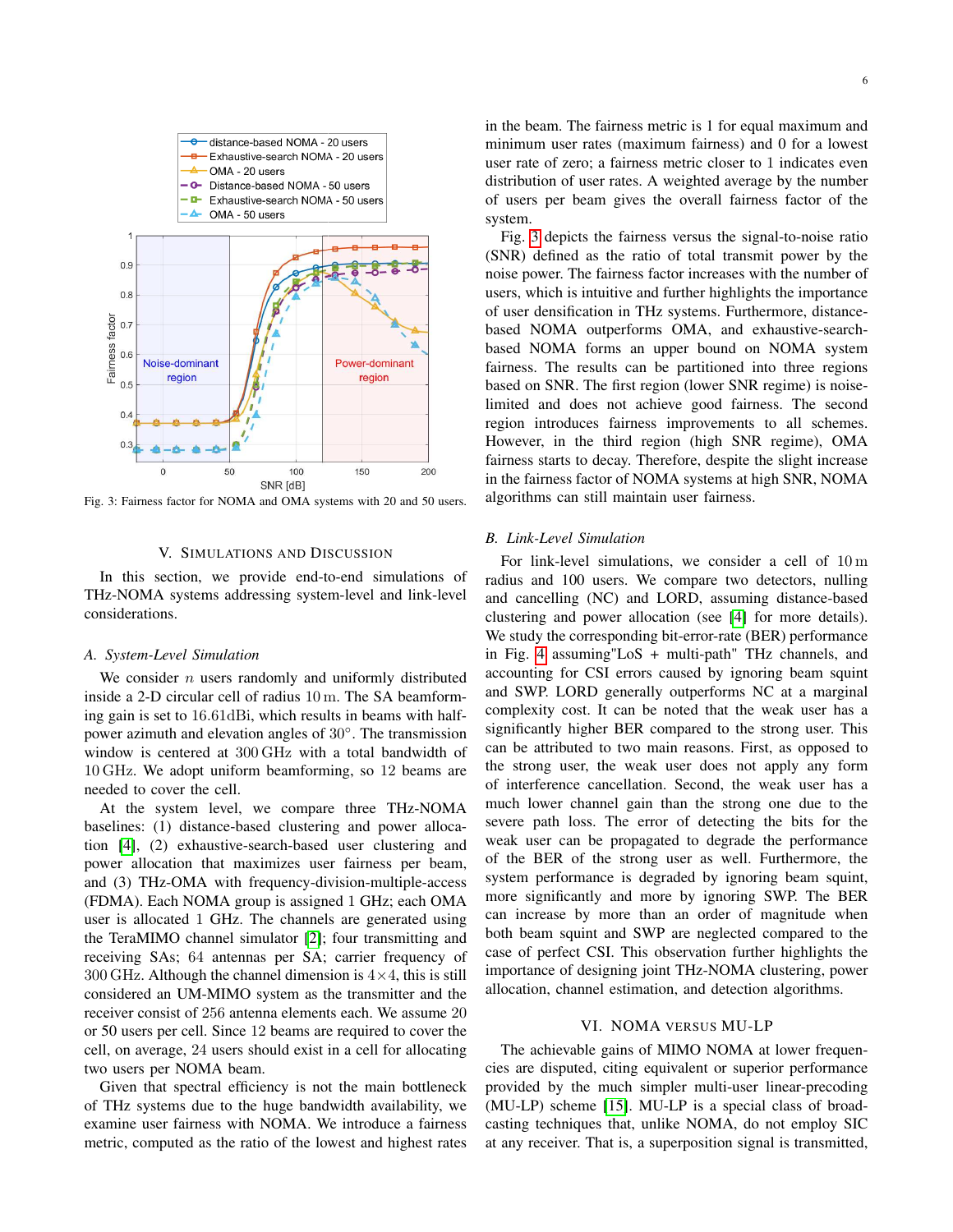<span id="page-6-2"></span>

Fig. 4: BER versus SNR when the detectors have full knowledge of CSI (red), do not account for beam squint (green), do not account for SWP (blue) and do not account for both beam squint and SWP (black) for LORD detector (solid) and NC detector (dashed). All curves are plotted for the strong user, whereas, for clarity, only the case of perfect CSI is illustrated for the weak user (doted-dashed for LORD detector and dotted for NC detector).

and each user recovers its own data by treating other users signals' as noise. The multiplexing gain, which measures how fast the rate changes with SNR (system performance at high SNR), is studied for NOMA and MU-LP in [\[15\]](#page-7-13). NOMA achieves lower multiplexing gains than MU-LP under full-rank channels due to the SIC rate constraint in the latter. In particular, the NOMA transmission rate is restricted to support both paired users while preventing SIC error, which does not apply to MU-LP. This argument assumes a zero-forcing beamformer (ZFBF) to mitigate intra-cluster interference.

To check the validity of this conclusion in THz scenarios, the system capacity versus SNR is simulated in Fig. [5](#page-6-3) for three channels types: Gaussian (zero mean and unit variance; typical for lower frequencies), correlated, and orthogonal THz channels (4×4 SA-channel at 300 GHz using TeraMIMO [\[2\]](#page-7-0)). THz channels can be made orthogonal by careful spatial tuning of SA positions as described in [\[4\]](#page-7-2). Due to high path loss, inter-cell interference has a negligible effect in the THz band compared to the lower frequencies and can be safely ignored. For MU-LP, we apply ZFBF to mitigate intracluster interference in both users. ZFBF is accompanied with rate-maximization to obtain the strong-user power matrix in NOMA (no interference following SIC). Fig. [5](#page-6-3) verifies that MU-LP achieves a higher multiplexing gain (slope of sumrate) in Gaussian and orthogonal THz channels. However, this observation does not apply to naturally occurring THz correlated channels. Applying ZFBF on ill-conditioned channels to cancel the interfering-user signal corrupts the main signal of the intended user, reducing the achievable rate. Therefore, ZFBF-based MU-LP is not a valid solution at the THz-band, despite its favorable low complexity.

<span id="page-6-3"></span>

Fig. 5: Sum-rate per Hz versus SNR using ZFBF-based power allocation for Gaussian and THz channels (correlated and orthogonal) for NOMA and MU-LP systems two-user systems.

#### VII. CONCLUSIONS

<span id="page-6-1"></span>In this work, we discuss the prospects and challenges of applying NOMA techniques to THz communications. We investigate system- and link-level considerations of THz-NOMA, highlighting the effects of massive antenna arrays, high channel correlation, narrow beams, etc. We demonstrate that THz-NOMA can indeed enhance system throughput and user fairness in cells with sufficient densifications, which is a promising research direction towards 6G. Therefore, this work provides solid grounds for future THz-NOMA research that considers realistic THz-specific constraints.

Beside the future THz-NOMA research directions mentioned previously in the paper, several others can be considered to achieve ultimate network promises of maximizing area traffic capacity, spectral efficiency, user fairness, and bandwidth utility. For example, on the algorithmic level, learning-based solutions can address system-level THz constraints in beamforming and beam steering, forming beams by learning user activity and dynamicity. Furthermore, on the infrastructure level, intelligent reflecting surfaces (IRSs) can be utilized to control the propagation environment and enhance THz channel conditions. IRSs can boost the THz multiplexing gain and reduce the huge gap between the LoS and NLoS components.

#### ACKNOWLEDGMENT

Research reported in this publication was supported by King Abdullah University of Science and Technology (KAUST).

#### **REFERENCES**

<span id="page-6-0"></span>[1] H. Sarieddeen, M.-S. Alouini, and T. Y. Al-Naffouri, "An overview of signal processing techniques for terahertz communications," *Proceedings of the IEEE*, vol. 109, no. 10, pp. 1628–1665, 2021.